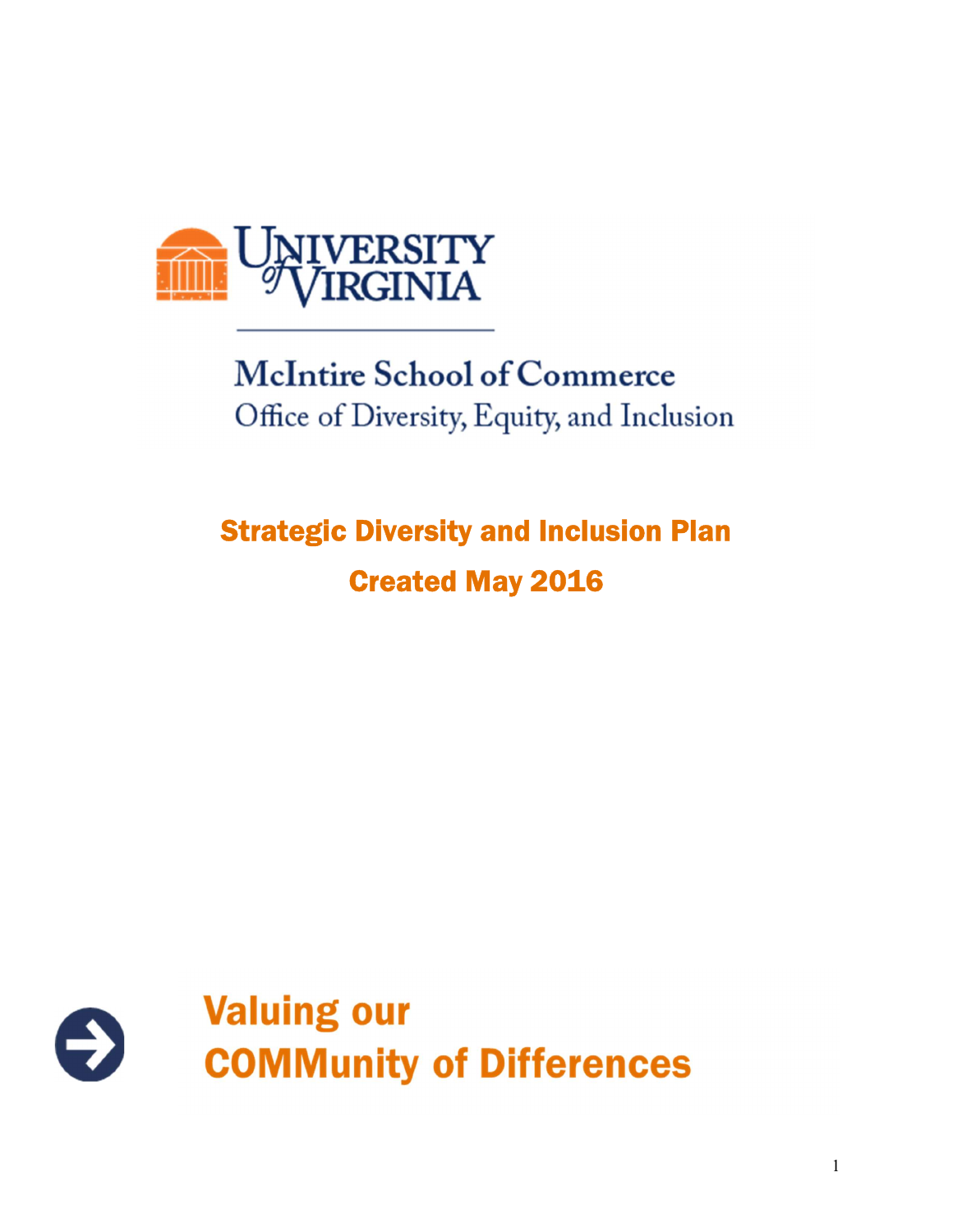# McIntire Mission

The McIntire School of Commerce is a professional school engaged in the creation and dissemination of knowledge that significantly influences the ideas and actions of students, scholars, and business leaders throughout the world. The McIntire School aspires to be the best, most innovative, globally focused undergraduate business program in the world and to offer high quality, innovative, specialized master's degree programs with a global orientation. Two important elements of achieving program excellence and innovation are integrated and action-oriented learning and capitalizing on the strengths of its faculty, staff, students, and alumni through a strong culture and community.

The five core principles of this mission statement are quality, innovation, integration, a global orientation, and community. These principles drive strategic decisions regarding programs, curriculum, faculty, staff, and student development. With a commitment to excellence, an innovative spirit, an integrative perspective, an appreciation of the globalization of business, and strong sense of community, the School's vision is to develop students into leaders who successfully live, work, compete, and contribute in the new global reality (adapted from McIntire School, Mission Statement, adopted 2013).

## Value of Diversity and Inclusion

The best plans flourish when good people, ideas, and differences come together, as evidenced by the positive outcomes achieved by the McIntire School and the School's many corporate partners that make robust diversity initiatives a priority. Recent research published in Forbes concludes, "Companies with outstanding diversity programs outperform their peers by a significant margin."

- According to McKinsey's research, gender-diverse companies are 15% more likely to outperform their peers, and ethnically diverse companies are 35% more likely to do the same.
- **Catalyst research found that companies with more women on the board statistically** outperform their peers over a long period.
- **•** Deloitte Australia research shows that inclusive teams outperform their peers by 80% in team-based assessments." 1

As a top business school driven to prepare students to thrive in the highly diverse and global workplace, the McIntire experience must expose all community members to the value of diversity, equity, and inclusion. To ensure the long-term success of the McIntire community and all community members, McIntire must embed these qualities into hiring and recruiting; performance management; faculty, staff, and student development; and curriculum innovation. Through a Valuing Differences mindset, McIntire and its community members will continue to excel and differentiate themselves in the complex and competitive global business environment.

<sup>1</sup> "Why Diversity and Inclusion Will Be At Top Priority for 2016," Forbes, December 6, 2015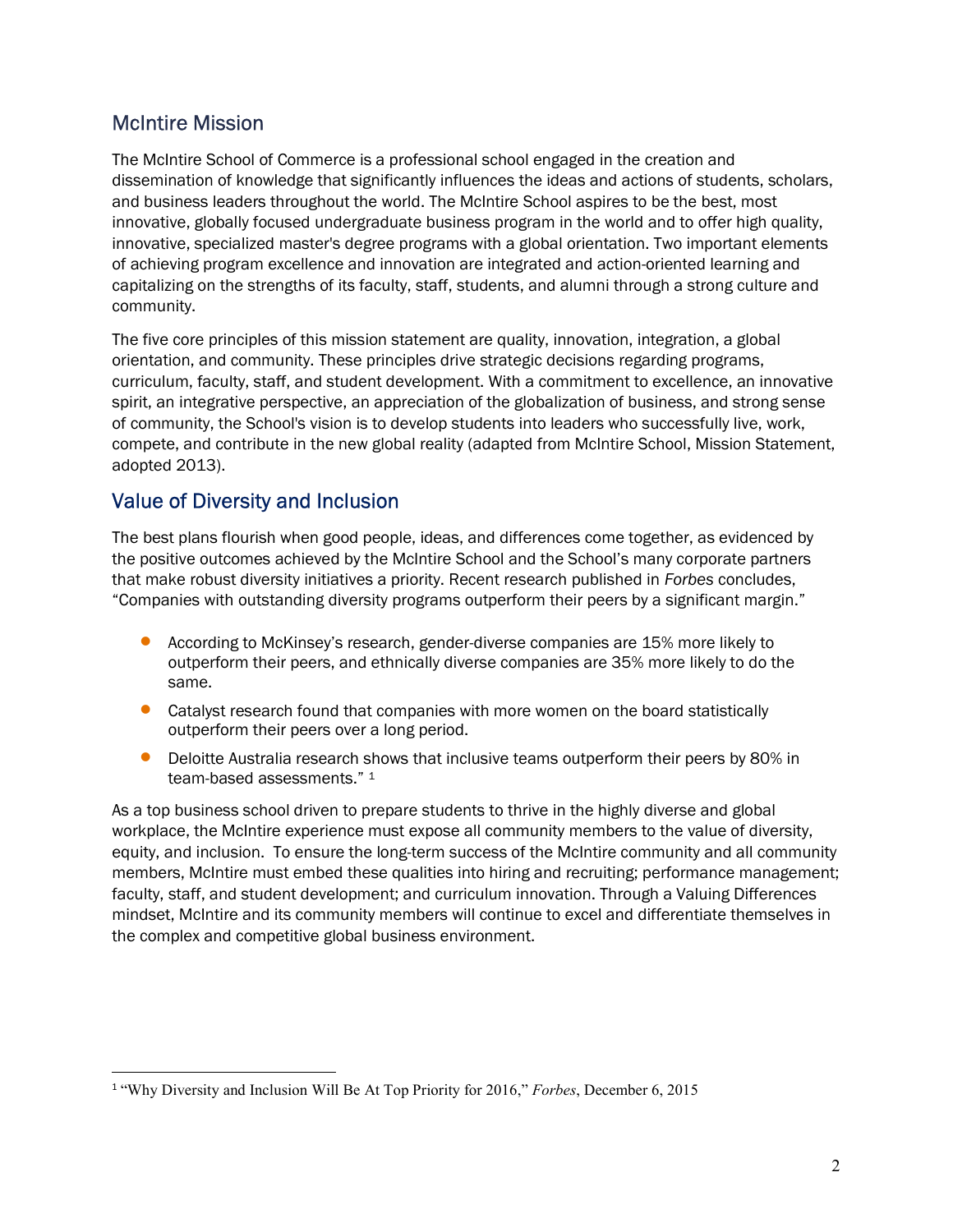# Defining Diversity

#### THE UNIVERSITY OF VIRGINIA'S COMMITMENT TO DIVERSITY

Diversity stands with ethics, integrity, and academic excellence, as a cornerstone of University culture. The University promotes an inclusive and welcoming environment that embraces the full spectrum of human attributes, perspectives, and disciplines. When people of different backgrounds come together, they exchange ideas, question assumptions (including their own), and broaden the horizons for us all. A University of Virginia community rich in diversity affords every member equal respect and provides a forum for understanding our differences as well as our commonalities.

DEFINITION OF DIVERSITY/EQUAL OPPORTUNITY, THE LAW, AND THE UNIVERSITY OF VIRGINIA

Diversity broadly defined includes, a wide range of factors from age and sexual orientation to disabilities and socioeconomic status. It is any way an individual can differ from another individual. The University of Virginia is an equal opportunity and affirmative action employer. The University believes that a diverse community is critical to optimizing the educational environment and, through its employment procedures and practices, seeks to recruit and employ a diverse and highly skilled workforce. All persons are considered for employment based only on their abilities and qualifications to perform the essential functions of the job. The University administers its programs, procedures, and practices without regard to age, color, disability, gender identity, marital status, national or ethnic origin, political affiliation, race, religion, sex (including pregnancy), sexual orientation, veteran status, and family medical or genetic information. (EOP's University Search Committee & Staff Hiring Official Trainings)

#### THE MCINTIRE SCHOOL DEFINITION OF DIVERSITY AND INCLUSION

At McIntire, we acknowledge that every individual adds values and diversity to our community. We know that we all must work together to capitalize on the diversity through equitable and inclusive relationships. Thus, The McIntire School describes diversity, equity and inclusion as follows:

Diversity is a collection of unique characteristics, both seen and unseen, that enrich our community by challenging assumptions, inspiring thoughtful discussion, and contributing to the development of innovative solutions.

Diversity works when our community is inclusive, acknowledging and removing barriers to empower all our members to engage fully and to contribute in and out of the classroom.

McIntire works when we recruit, support, and educate a community as diverse as the global work force, and when we celebrate the unlimited possibilities of our shared talents.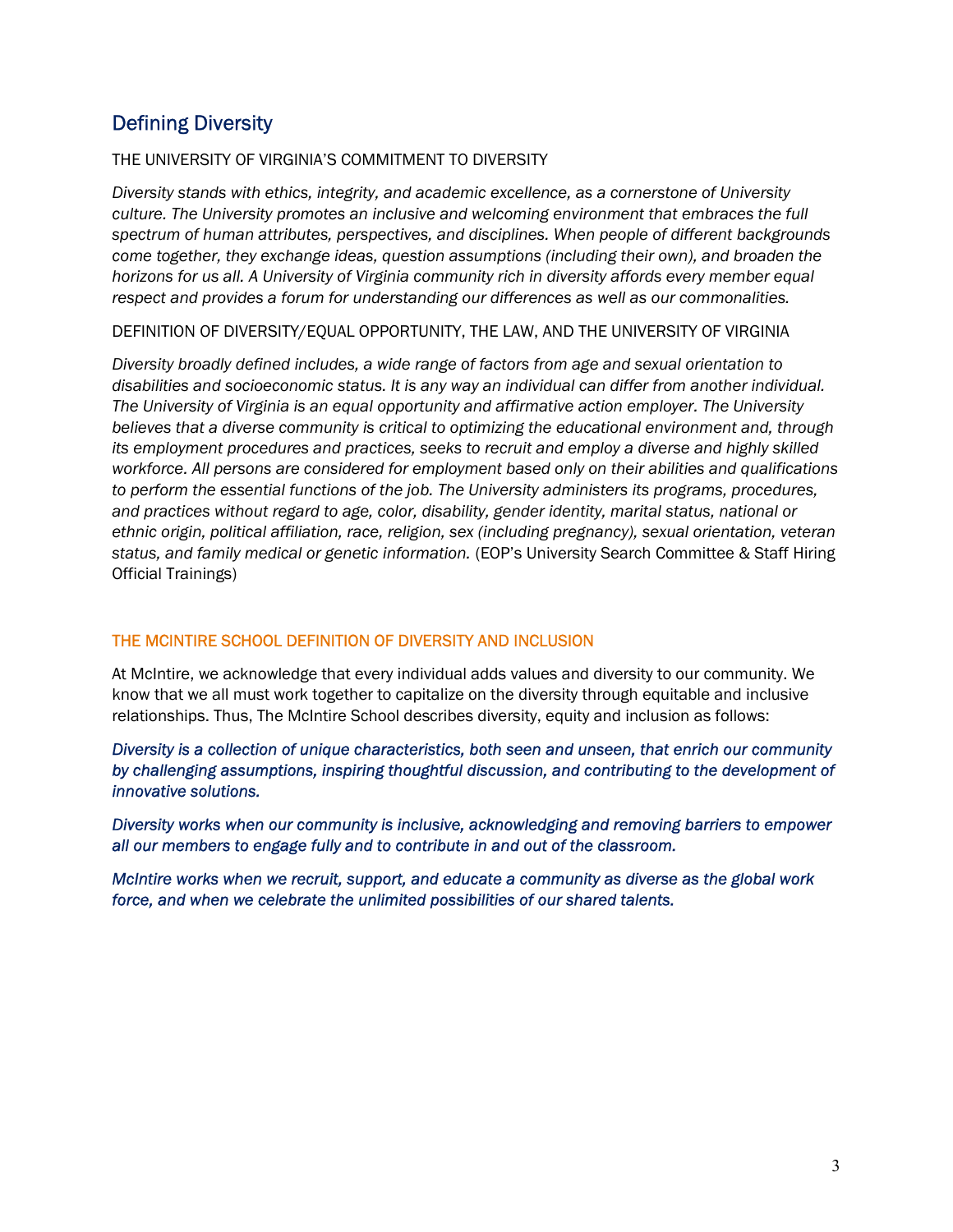# Strategic Direction of Diversity at McIntire

During the last decade, a variety of individuals and committees at the McIntire School dedicated themselves to enhancing diversity, inclusion, and equity, and the School moved toward creating a more diverse and inclusive organization. A Diversity Advisory Committee, composed of faculty and staff members, worked to execute programming and training efforts. Although energizing, these efforts were diffuse and lacked clear strategic direction. With growing awareness by the University and McIntire School of the critical role that diversity and inclusion play in our ability to offer highquality programming, as well as to foster an environment in which all community members thrive, McIntire is intensifying its focus on and increasing its level of commitment to these important issues. The Dean, therefore, appointed a senior-level leader as Associate Dean for Diversity, Inclusion, and Equity, effective August 1, 2016, who will chair the School's Diversity Advisory Committee, oversee the implementation of the School's strategic diversity initiatives, and seek opportunities to positively engage, improve, and impact the culture and climate at McIntire.

## Current McIntire Demographics

All data available from UVA Institutional Assessment & Studies Common Data Set and Diversity Dashboard unless noted otherwise.

#### Undergraduate Students

At the undergraduate level, McIntire continues to draw students from diverse ethnic and racial backgrounds. Historically, McIntire enrolled relatively more international students than the University, but fewer African American and Hispanic American students. In recent years, the School experienced an increase in Hispanic student enrollment at the undergraduate level. The enrollment of female students at McIntire historically varied between 40% and 50%, hovering around 41% for several years.

#### Graduate Students

McIntire graduate student diversity tends to mirror the University graduate student population. Enrollment of female students remains strong relative to graduate business programs at other universities. Females constitute a majority of students in the M.S. in Accounting Program and a significant minority in the M.S. in MIT Program, mirroring industry norms.

#### **Faculty**

Compared with other schools at the University, McIntire has a smaller faculty, totaling 84 faculty members. Given several recent hires, McIntire currently exceeds the University with regard to the percentage of African American faculty members and exceeds other professional schools (Darden, Law, and Engineering) with regard to the percentage of female faculty.

#### **Staff**

Relative to University staff, McIntire has a lower percentage of African American employees and slightly higher with regard to Hispanic American and Asian American representation among employees.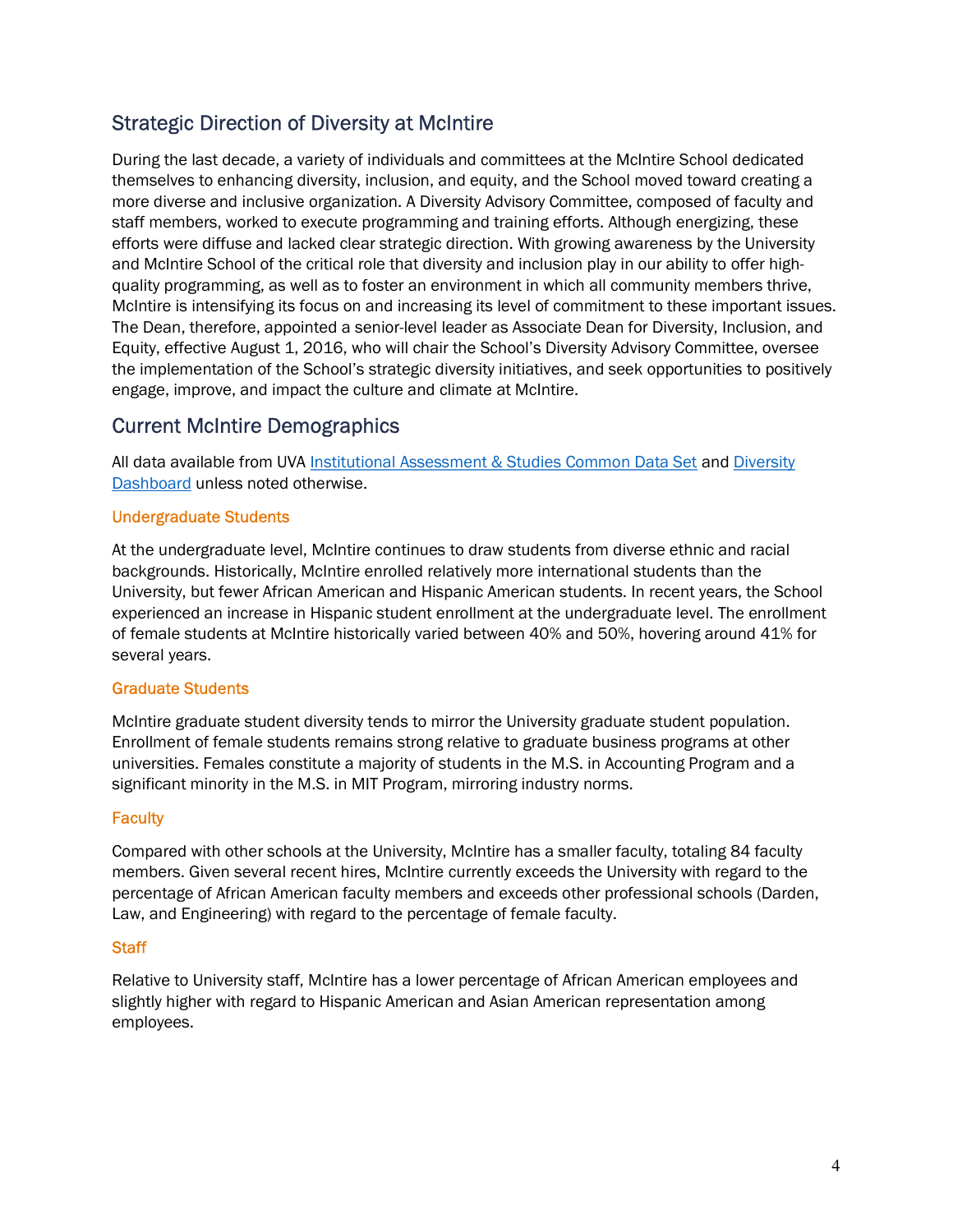# Diversity, Equity, and Inclusion Goals

McIntire's diversity goals and objectives focus on three broad areas:

RECRUIT: We will actively recruit students, faculty, and staff who enrich our classrooms through a diversity of thought and experience, challenge assumptions and biases, and add to a respectful dialogue about the meaning of success and responsibility as business professionals and leaders.

SUPPORT: We will empower students, faculty, and staff to acknowledge unique experiences; to engage more fully in and out of the classroom; and to collaborate in breaking down barriers that limit potential and impede success.

EDUCATE: We will educate our community to acknowledge and respect differences and to learn from the unique talents and perspectives of all members of the McIntire School.



This banner hung at both of the main entrances to Rouss & Robertson Hall (home of the McIntire School of Commerce) during August and September of 2017.

Following are the current stated goals for diversity and inclusion at McIntire, with supporting strategies and assessment/accountability measures.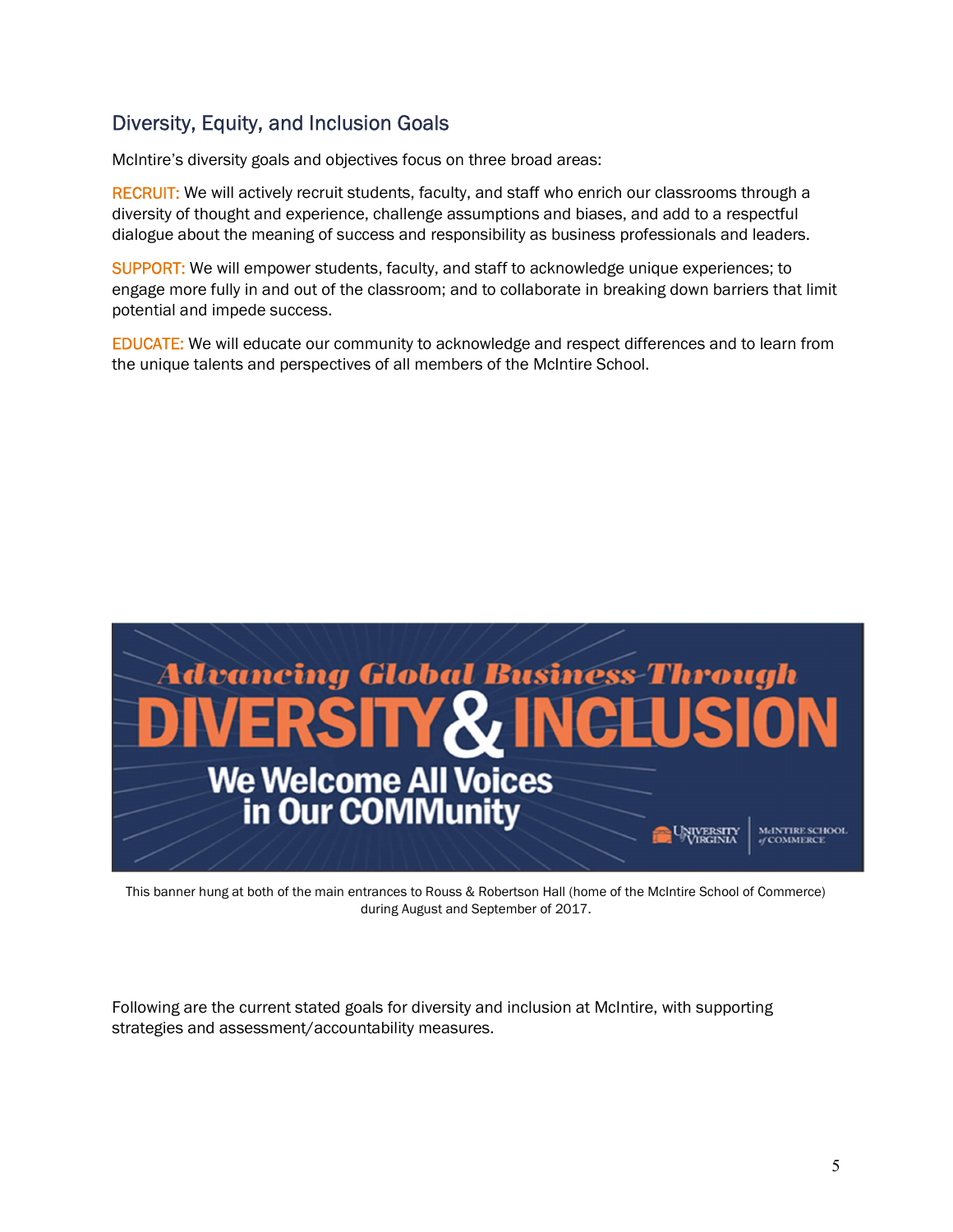# SUPPORT AND EDUCATE

## **GOAL**

Promote a community that allows each member to flourish, grow, and learn from each other.

# **STRATEGIES**

- Actively assess student experience and programs, specifically:
	- $\circ$  Add question to annual undergraduate student assessment survey regarding student experience relative to community valuing differences (student measurement)
	- $\circ$  Through existing annual assessment surveys and additional programming assessment, ensure ongoing assessment of all programs
- Conduct "Valuing Differences" training with all faculty, staff, and new students
- Provide structured opportunities that allow community members to thrive, grow, and participate in experiences that highlight diversity and create sense of inclusion, specific programming to include:
	- $\circ$  Host McIntire COMMunity Lunch Dialogues, in which community members are invited to discuss topics of interest
	- o Support welcome events for McIntire affinity groups (Black Commerce Student Network, Latino Student Network, LGBTQ group) for faculty, staff, and students at the start of the academic year
- Clearly communicate McIntire's values and diversity statement in all programming and activities. Provide ongoing messaging regarding culture, diversity definition, and goals through websites, media, and public forums
- Support student engagement through affinity group membership and activities and work to encourage gender and ethnic balance within programs
- Provide training for faculty on creating inclusive classrooms
- Associate Dean will develop annual budget and work with corporate and alumni relations to identify potential McIntire partners and donors interested in diversity and inclusion activities.
- Include diversity and inclusion as a McIntire priority in the Bicentennial Capital Campaign

## ASSESSMENT/ACCOUNTABILITY MEASURES

- Results of spring 2016 University faculty climate survey
- Annual review of student assessment data on satisfaction, wellness, and flourishing by demographic groups
- Conduct participant evaluations and feedback assessment of events as they occur
- Track funds raised to support ODEI programming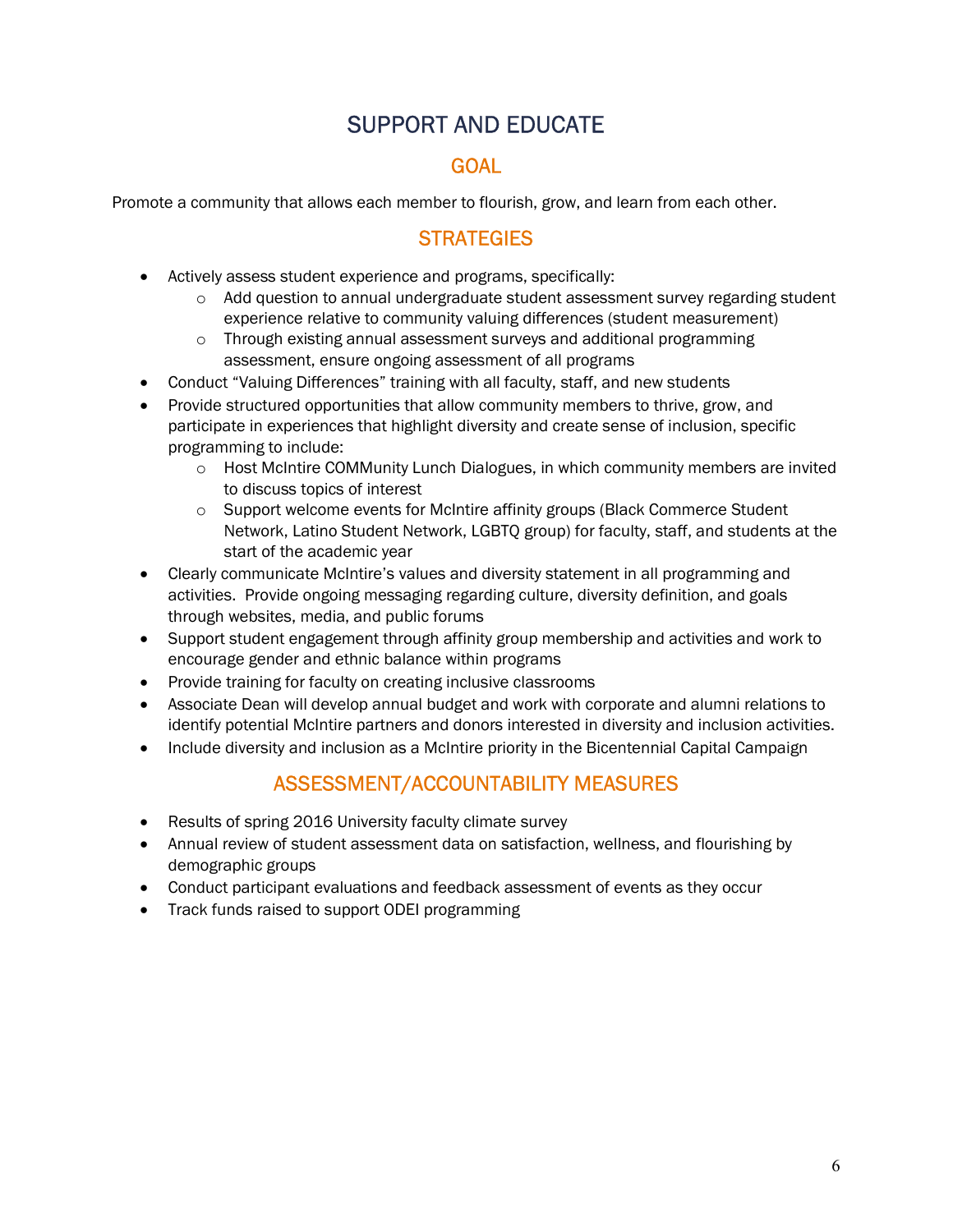# **RECRUIT**

## **GOAL**

Undergraduate Student Recruitment – Increase pool of applicants from underrepresented minority groups relative to the University as a whole. McIntire's enrollment of undergraduate underrepresented student groups (specifically for McIntire - African American, Hispanic American, First Generation, females and student from low-income backgrounds) should at least mirror the University's enrollment.

# **STRATEGIES**

- Through McIntire's Office of Undergraduate Admission, conduct recruiting, mentoring and tutoring activities directed at underrepresented groups.
	- o Partner with minority student organizations on Grounds
	- o Work with OAAA (parents' meetings, direct mail to students in summer, and emails throughout year)
	- o Work with Latino Peer Mentoring Program
	- o Collaborate on programming with UVA Multi-Cultural Center
	- o Target first and second-year students to enroll in COMM 2000 course
	- o Partner with University Office of Undergraduate Admission on recruiting events targeted to first year admitted students (Fall/Spring Fling and Blast)
	- $\circ$  Explore summer program options for high school and/or first-year students
	- $\circ$  Utilize E&Y Pipeline Grant to conduct recruiting, mentoring, and tutoring activities directed at underrepresented prospective student groups
	- $\circ$  Conduct targeted recruiting and mentoring with Women's Business Forum, and Smart Woman Securities
	- $\circ$  Conduct annual practice interviews with deferred student applicants through Ivy Society and Women's Business Forum
	- o Conduct recruiting events with UFUSED, Questbridge, Possee, and Blue Ridge **Scholars**
- Determine best method to define and measure students from low-SES backgrounds
- Provide opportunity for self-reported data on student financial aid and first generation status
- Determine best method to define and measure students with veteran status and provide outreach support to these students

# ASSESSMENT/ACCOUNTABILITY MEASURES

- University data digest enrollment numbers collected each fall and McIntire's ongoing student profile admission and enrollment reporting system should be evaluated annually to measure enrollment data
- Track student progress in prerequisite courses and collect data on those who apply vs. those who do not apply to identify deterrents
- Compare McIntire enrollment and financial aid data with University data to determine enrollment of students from low income backgrounds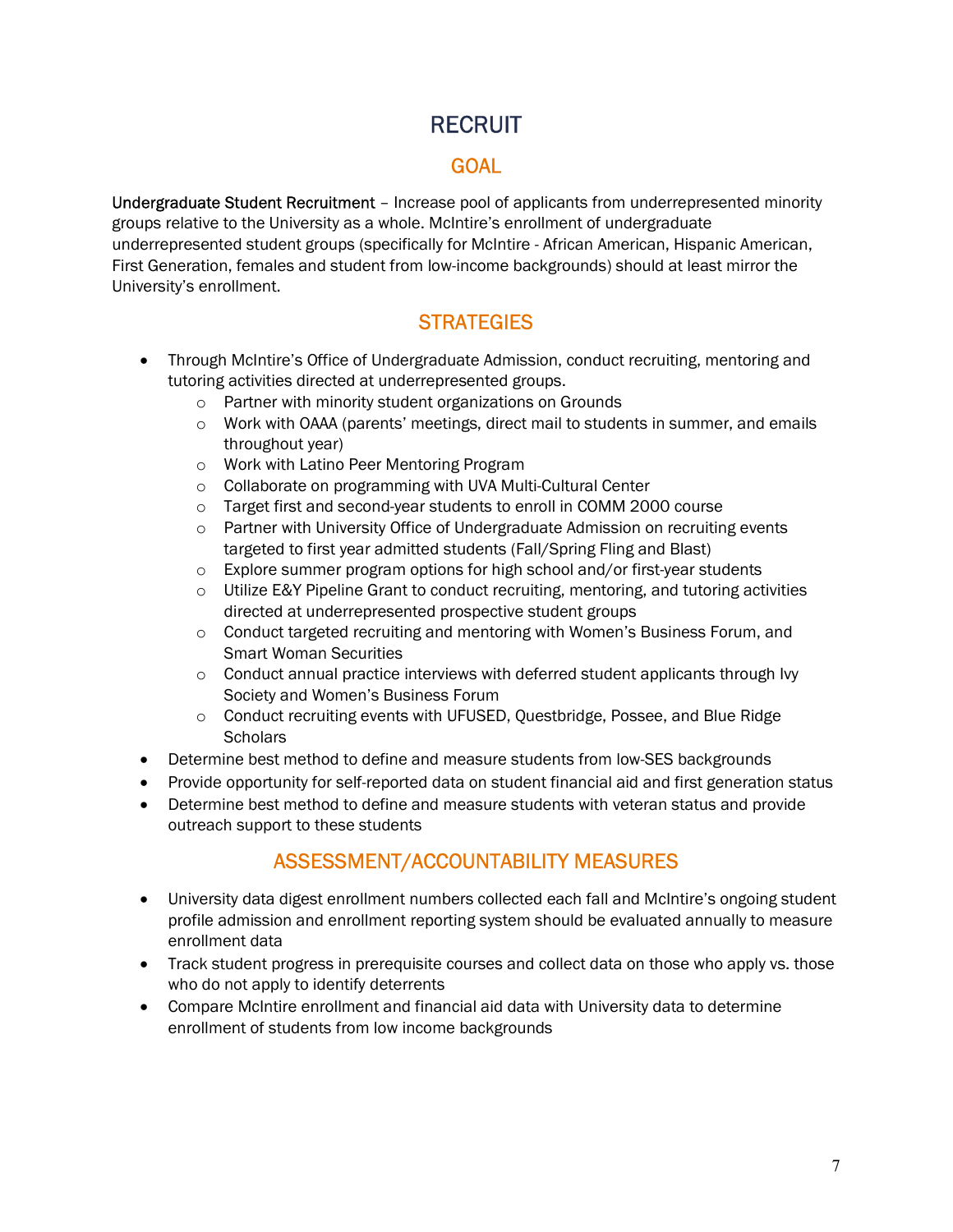## GOAL

Graduate Student Recruitment - Increase pool of applicants from underrepresented minorities in each of the graduate programs at McIntire.

## **STRATEGIES**

#### M.S. in Commerce, M.S. in Accounting and M.S. in Global Commerce (Pre-experience programs)

- Increase the number of applicants from diverse backgrounds who participate in one or more recruiting events
- Increase the opportunities for candidates from underrepresented populations to either experience the graduate culture at McIntire directly or through personal contact with McIntire community member(s)
- Host Meet McIntire, annual fall diversity weekend recruiting event with mock class, admissions advice, GMAT prep, networking, and mentorship
- Build referral program with diversity officers, scholars and honors programs, athletic offices, first-generation offices, and LGBTQ offices at target schools; develop three-touch communication campaign with targeted messaging
- Foster relationships with UVA's Dean of Students Office, OAAA, and Graduate Diversity Office
- Recruit diverse range of student ambassadors. Train ambassadors on student diversity and inclusion
- Build alumni referral and mentorship program for underrepresented minorities. Begin by targeting MSA graduates within the Big Four firms
- Recruit annually through the National Association of Black Accountants regional student conferences, ALPFA national conference, and Beta Alpha Psi annual student conference
- Identify and recruit EY Launch and PwC START interns through LinkedIn Recruiter and InMail sponsored messaging
- Foster relationships with McIntire undergraduate admissions office and student organizations

#### M.S. in Management of Information Technology

- Continued sponsorship of Tom Tom Fest guest speakers, forums, and activities that focus on gender issues within the technology industry
- Build referral program with key M.S. in MIT alumni and current student ambassadors that emphasizes the promotion of the program to high-potential female and underrepresented minority employees within their current companies and professional organizations
- Continue to support alumni fundraising and recruitment efforts through hosting events such as Gracefully Coding, a film screening and panel discussion on ways to build a more diverse pipeline of talent within the IT industry
- Sponsor regional technology council events such as RichTech's WomenETC conference, which highlights female CIOs and mentorship of high-potential, early-career women in technology
- Recruit at and sponsor Trending 40 forums in the Washington, D.C., metro area that highlight female and underrepresented minority technology leaders and their companies
- Purchase names for a direct mail/email campaign, focusing on promoting the M.S. in MIT Program to women and underrepresented minorities in IT management-level positions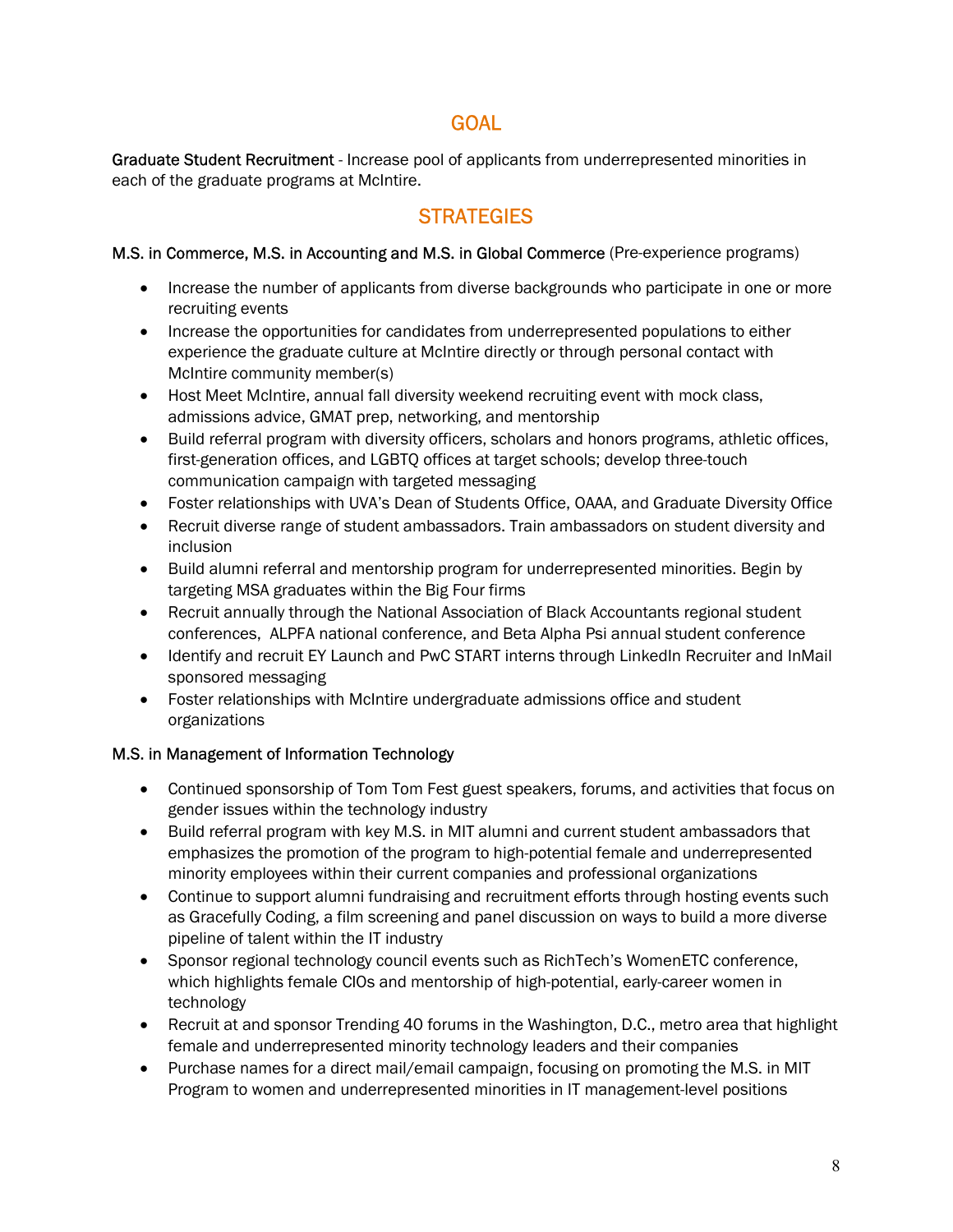- Create a marketing stream that communicates women in IT-specific issues and how the M.S. in MIT Program helped foster stronger female leaders in technology through highlighting program alumni and current students in online and social media profiles and related marketing content
- Work with regional and national technology groups such as Women in IT and Black Data Processing Association (BDPA) to promote the M.S. in MIT Program to their members

# ASSESSMENT/ACCOUNTABILITY MEASURES

 Track the ethnic, racial, gender and first generation diversity of candidates who formally inquire about each program, participate in recruiting events, submit applications, and matriculate into a graduate program

#### GOAL

Faculty Recruitment and Retention - As stated in the University Cornerstone Plan, the University will assemble and support a distinguished faculty as a high-quality, diverse faculty characterizes dynamic institutions. McIntire strives to broaden the pool of high-potential faculty prospects and commits to increasing faculty diversity by taking advantage of upcoming recruitment opportunities and consider more deeply all the experiences and expertise that applicants bring to the University.

#### **STRATEGIES**

- Together with ODEI Associate Dean, will work with University and McIntire Human Resources personnel and McIntire Area Coordinators to evaluate current process for recruitment and hiring of faculty to ensure hiring, promotion and tenure process is equitable and free of bias or practices that may limit advancement of certain community members
- Utilize Academic Search Portal and Faculty and Candidate Guide developed through UVA CHARGE to include training and research on implicit bias, resources for posting job announcements, candidate evaluation tools, and other materials to ensure a fair and equitable search
- Research wording in job announcements and its influence on applicants
- Join PHD Project, a national program with the goal of increasing the representation of African American, Hispanic American, and Native American faculty in business schools
- Identify methods to best reach underrepresented faculty candidates

# ASSESSMENT/ACCOUNTABILITY MEASURES

- Working with University HR, measure diversity of pools, final candidates, and hires for open positions
- Annual measurement of faculty data by UVA Office of Equal Opportunity and Civil Rights.
	- o Track faculty cohort progression data on faculty by gender and race through promotion and tenure process
	- o Evaluate representation of minority faculty in leadership positions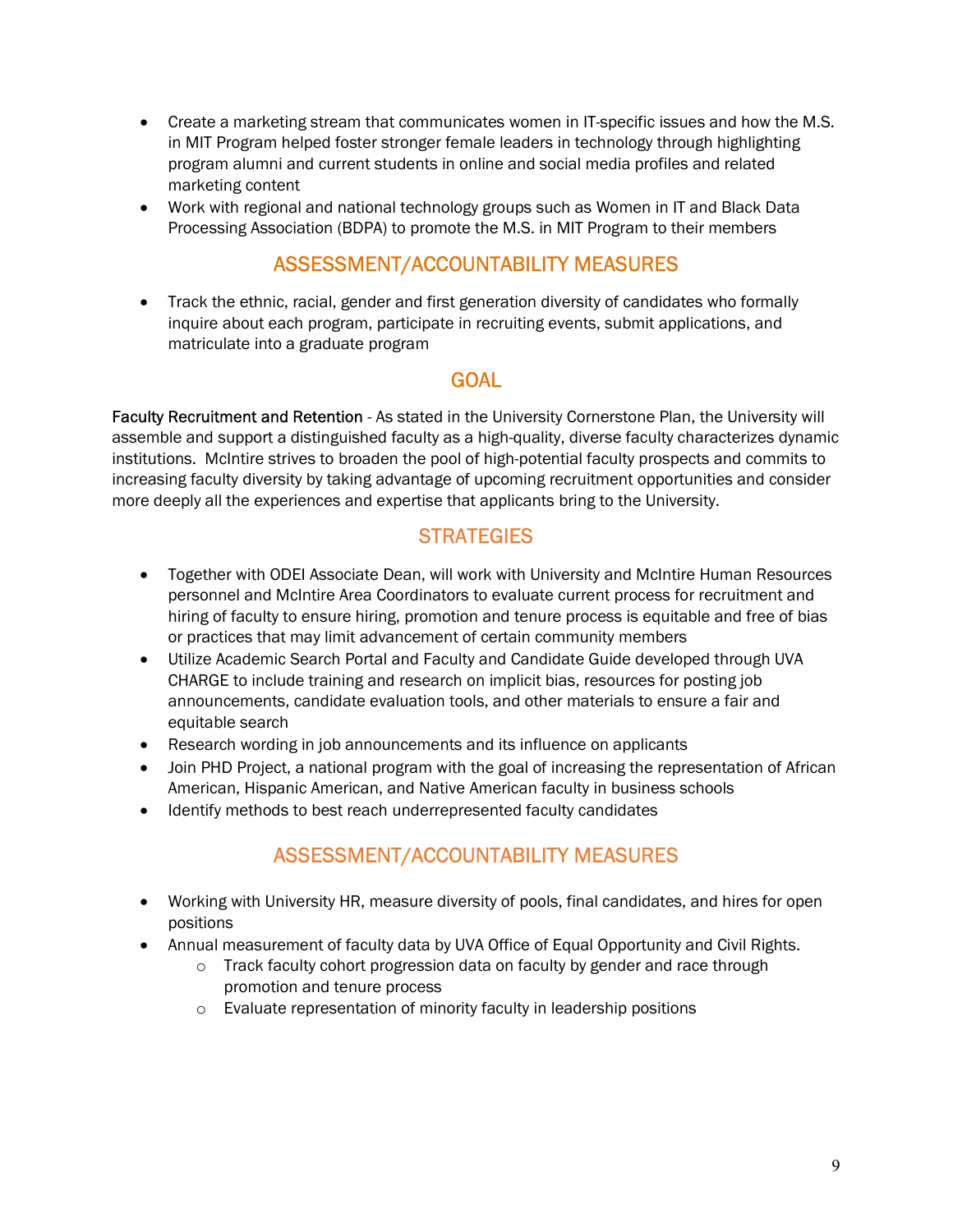## GOAL

Staff Recruitment - Assemble and support a diverse and motivated professional and administrative McIntire staff (including McIntire Foundation staff). McIntire commits to increasing the diversity of the McIntire staff to reflect the labor market demographics and strives to monitor that no group is disparate.

# **STRATEGIES**

- Associate Dean, ODEI will work with University and McIntire Human Resources personnel to evaluate current process for recruitment and hiring of staff members and develop best practices model
- Training for all managers on implicit bias, resources for posting job announcements, candidate evaluation tools, and other materials to ensure a fair and equitable search
- Research wording in job announcements and its influence on applicants
- Standardize evaluation forms used for hiring and promotion decisions.

# ASSESSEMENT/ACCOUNTABILITY

 Meet each Fall with EOCR to evaluate progress, such that the current staff might reflect the labor market availability demographics and strive to monitor that no group is disparate.